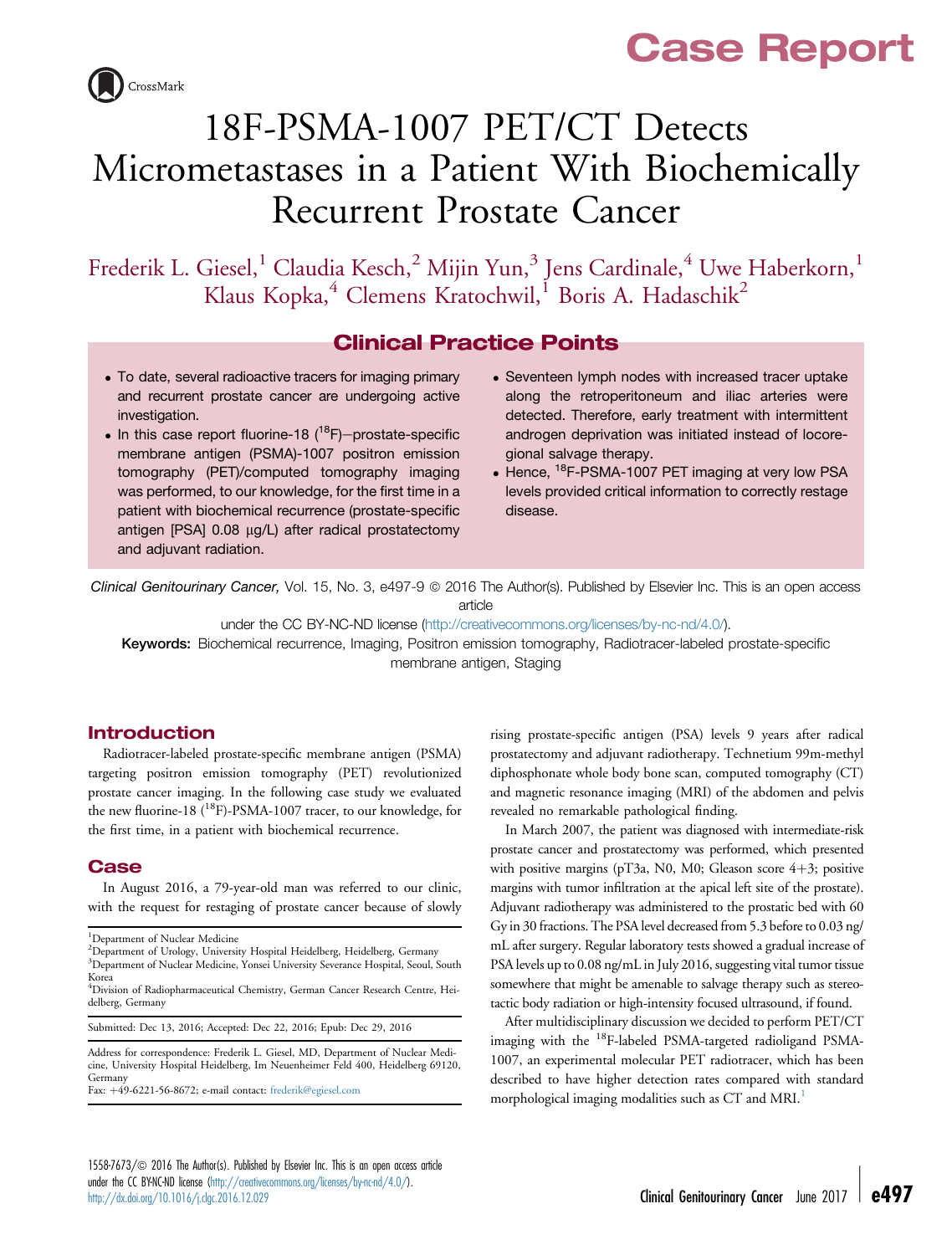### 18F-PSMA-1007 PET/CT and Micrometastases

Figure 1 (A) Fluorine-18 (<sup>18</sup>F)-Prostate-Specific Membrane Antigen (PSMA)-1007 Maximum Intensity Projection-Positron Emission Tomography (PET)/Computed Tomography (CT) in a Patient With Biochemical Recurrence After Prostatectomy Presented Lymph Nodes With Increased 18F-PSMA-1007 Uptake, Consistent With Lymph Node Metastases. All 18F-PSMA-1007 Positive Lymph Nodes (B) Were Under CT-Morphological Detection Rate; in Contrast All Lymph Nodes Presented a High PSMA-1007 Uptake in PET



Abbreviation:  $SUV =$  standardized uptake value.

The patient underwent <sup>18</sup>F-PSMA-1007 PET/CT imaging and, surprisingly, 17 lymph nodes were detected with increased PSMA uptake ( $n = 17$ ; median = standardized uptake value (SUV)  $max = 7.71$ ; maximum = 18.8/minimum = 3.2) along the retroperitoneum and iliac arteries, which were consistent with prostate cancer recurrence. An automated segmented volumetric analysis was applied to measure the sizes of  $^{18}$ F-PSMA-1007positive lymph nodes. All were below the morphological detection limit and thus could be not considered as lymph node metastasis according to Response Evaluation Criteria in Solid Tumors criteria (n = 17; median = 4.6 mm; maximum =  $6.6/$ minimum = 3.2 mm; Figure 1). Because of  $^{18}$ F-PSMA-1007positive prostate cancer spread along the lymph nodes, the patient was classified as M1. Therefore, early treatment with intermittent androgen deprivation was initiated instead of locoregional salvage therapy.[2,3](#page-2-0)

#### **Discussion**

In patients with biochemical recurrence localization of recurrent prostate cancer is essential for further therapy planning. Conventional

detection rates in these cases, especially at low serum PSA values.<sup>[4](#page-2-0)</sup> Therefore, several radioactive tracers for improved imaging of recur-rent but also primary prostate cancer are under active investigation.<sup>[5-9](#page-2-0)</sup> PSMA radioligands have been presented so far as the most sensitive and specific with regard to prostate cancer detection, in particular in high-risk prostate cancer patients. For the most commonly used <sup>68</sup>Ga-PSMA-11 radioligand, detection rates of 50% to 57.9% are described in patients with biochemical recurrence and serum PSA levels < 0.5 ng/mL.<sup>[10,11](#page-2-0)</sup> Nevertheless, <sup>18</sup>F-PSMA-1007 does have some advantageous characteristics:  $^{18}$ F is produced by a cyclotron facilitating a higher available amount of radioisotope compared with generatorcapacity bound 68Ga-PSMA. Its low positron emission energy results in a higher image resolution and its partially hepatobiliary elimination might ease the evaluation of the prostate bed and pelvis.[12,13](#page-2-0) In this case report 18F-PSMA-1007 was used, to our knowledge, for the first time, in a patient with biochemically recurrent prostate cancer and 17 lymph nodes were detected with increased PSMA uptake at a PSA serum level of 0.08 ng/mL implying major potential for staging recurrent prostate cancer.

cross-sectional imaging or bone scintigraphy shows only limited